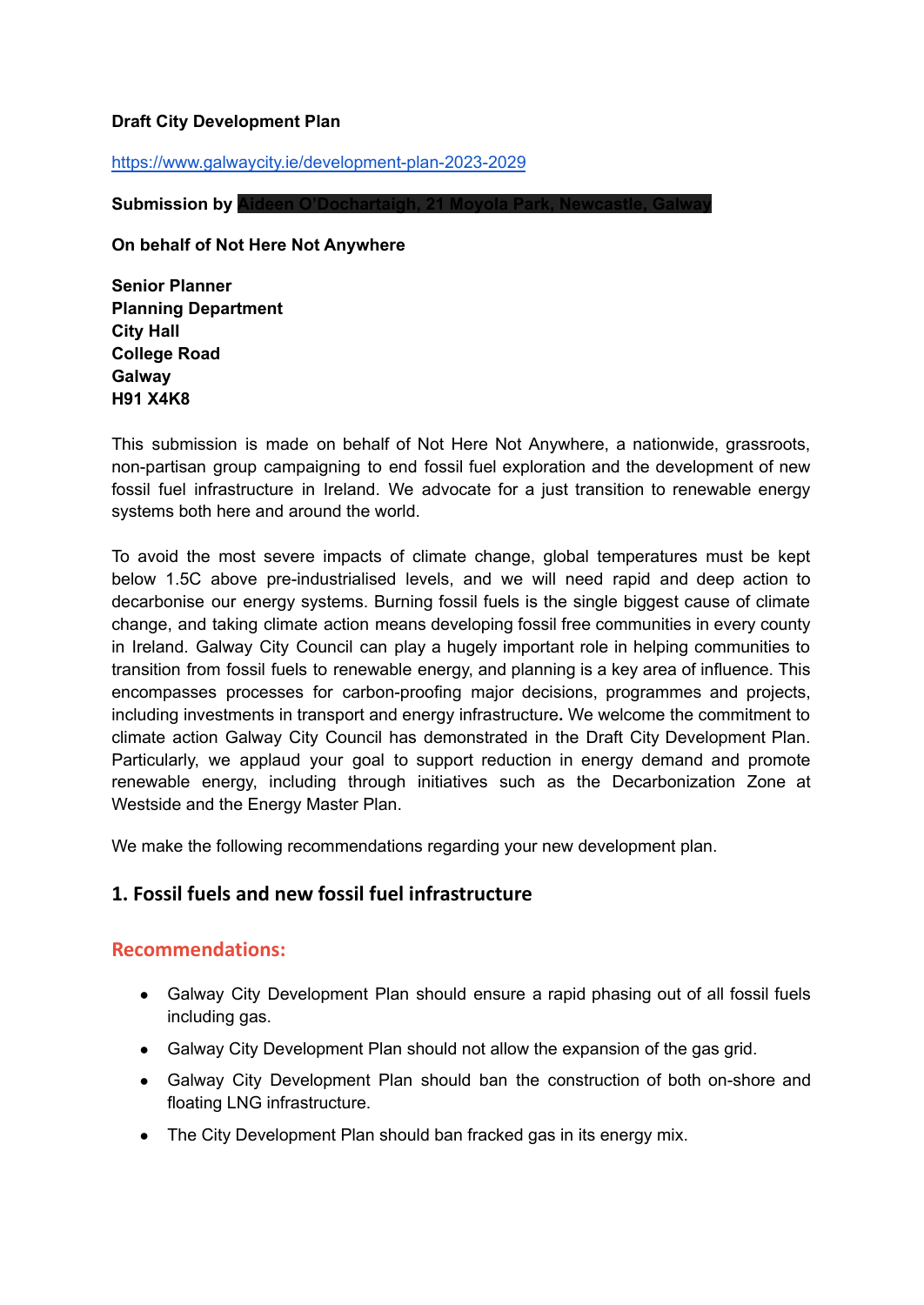● Any new large scale fossil fuel infrastructure projects must be mandated to undertake climate impact assessment to ensure they are consistent with Ireland's fair share net cumulative carbon dioxide (CO2) quota in line with the Paris agreement.

### **Impacts of Fossil Gas Projects**

Research states that if we are to keep global temperature rise below 1.5°C and avoid catastrophic climate change, fossil gas must be phased out of the energy mix in Europe by 2035 {i}, discrediting claims that gas is a "transition fuel" in the transition to a decarbonised economy {ii}{iii}. Research also states that we can't develop any new fossil fuel infrastructure from 2019 onwards if we are to have a 64% chance of limiting temperature rise to less than 1.5°C {iv}. Currently, 69% of all gas produced in the US and imported to Europe as Liquefied Natural Gas (LNG) is sourced through hydraulic fracturing, or fracking  $\{v\}$ . New LNG exports will super-charge additional fracking, as 80% of the increased exports will come from new, i.e, fracked, wells {vi}. Recent investigation shows that this is 40% more damaging to the climate than coal {vii}. The lifespan of a project like LNG is at least 30 years which would increase our dependence on dirty fossil fuels and discourage the development of renewable energy projects {viii}.

#### **Energy Security and gas infrastructure**

New gas infrastructure is not required for energy security. A 2020 study by leading independent consultancy, Artelys concluded that "existing EU gas infrastructure is sufficiently capable of meeting a variety of future gas demand scenarios in the EU28, even in the event of extreme supply disruption cases" {ix}. The European body of gas network operators, ENTSO-G, in its 2017 Security of Supply Review, found that Ireland and the UK would suffer no curtailment in gas supply if faced with a variety of supply disruption scenarios  $\{x\}$ . Historically, the UK has provided most of Ireland's gas supply, and Ervia states that in the UK "there is ample import capacity over and above demand" {xi}. Demand for gas in the UK has decreased by a fifth since 2004 and gas-fired electricity generation is expected to drop by 40% by 2025 {xii}. This is due to the existing over-capacity of the EU gas grid; gas import infrastructures have import capacity 200% higher than what Europe actually imports {xiii}.

# **2. Data Centres**

# **Recommendations:**

- A national cap on the level of data centre demand that can be accommodated by the grid to 2030, while meeting our renewable energy and climate emissions targets consistent with our obligations under the Paris Agreement, must be set out in national policy.
- New data centres in Galway (and the rest of Ireland) must be powered entirely by onsite or new off site renewable energy.
- Existing centres in Galway (and the rest of Ireland) should be required to transition rapidly to onsite or new off site renewables.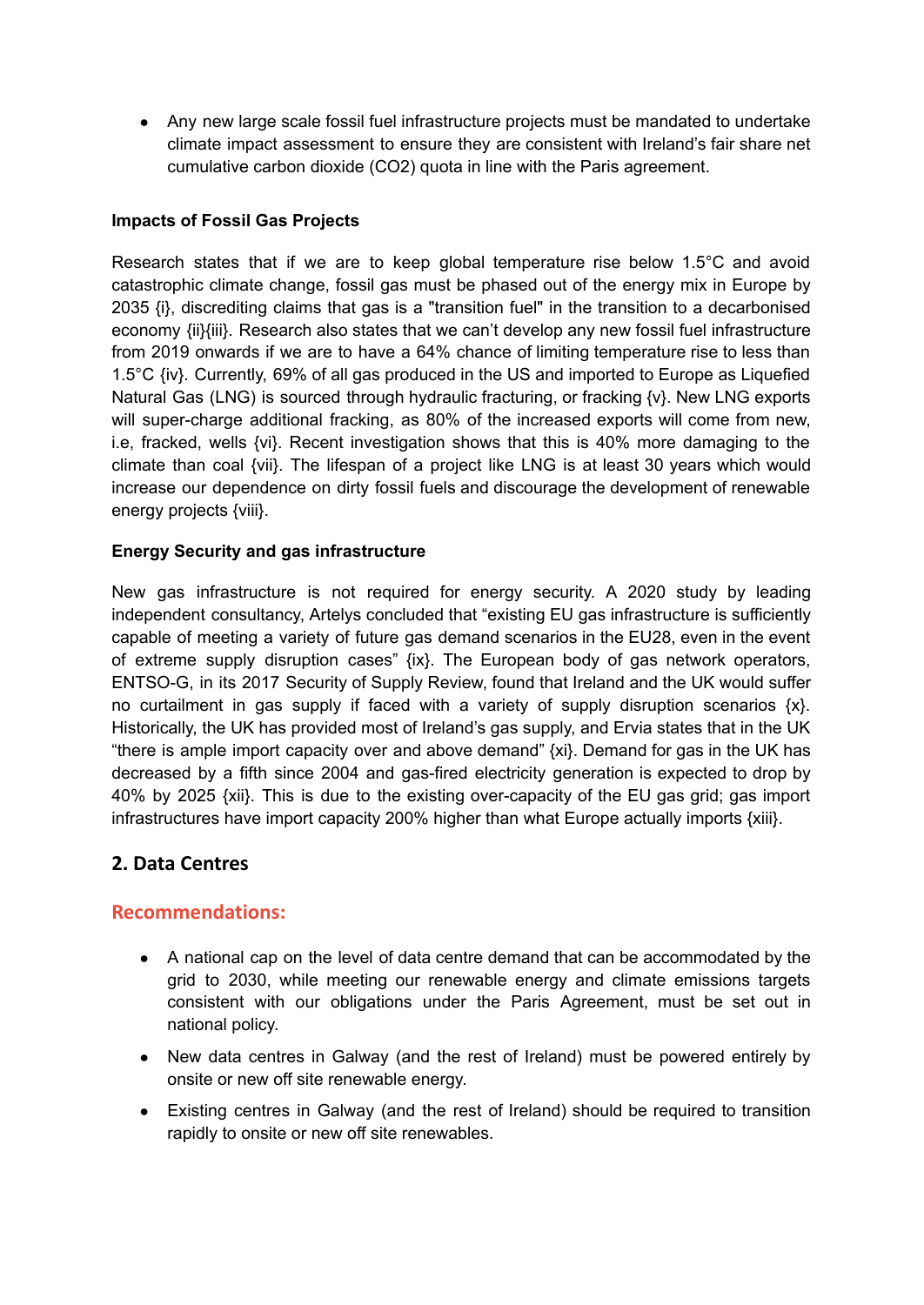● The infrastructure should be designed such that heat generated from a data centre can be utilised for district heating systems.

Eirgrid estimates that data centres could account for up to 27% of Ireland's electricity demand by 2028, and up to 50% of new electricity demand growth {xiv}. The Irish Academy of Engineering predicts that data centre development will add at least 1.5 million tonnes to Ireland's carbon emissions by 2030, a 13% increase on current electricity sector emissions, and will require an investment in energy generation and storage of  $\epsilon$ 9 billion by 2027 {xv}.

For example, if Amazon's eight centre project in Mulhuddart, Dublin 15, is realised, by 2026 it would use c. 4.4% per cent of the State's entire energy capacity, the equivalent of Galway city, but employ only 30 people post-construction, largely in facility maintenance {xvi}. The Apple data centre proposed for Athenry, Co. Galway, would have ultimately used "over 8% of the national capacity…", more than the daily entire usage of Dublin, and "would require 144 large diesel generators as back-up" {xvii}.

The government has acknowledged that "data centres pose considerable challenges to the future planning and operation of Ireland's power system" {xviii}. These challenges include higher electricity costs for consumers {xix}. The Danish Council on Climate Change recommended in April 2019 that the Danish government legally binds data centre owners and developers to contribute to the infrastructure required to supply the centres with renewable energy, such as wind and solar farms {xx}.

Currently, many companies claim to operate data centres powered by 100% renewable energy. However, the energy is largely sourced indirectly through Renewable Energy Certificates or Purchase Power Agreements {xxi}, which means that the energy is sourced from the grid, which in Ireland is 69% fossil fuel-powered {xxii}. If we continue to allow companies to virtually purchase clean energy where it is cheapest to create, while actually using and increasing demand for dirty energy in Ireland, we allow them to profit while our real emissions continue to rise. It is crucial therefore that data centres are powered directly by onsite renewable energy generation such as rooftop solar farms or genuinely new offsite generation such as offshore wind or solar farms. Data Centres also generate large quantities of waste heat which could be utilised in district heating systems {xxiii}.

To meet the greenhouse gas emissions targets set out in the Paris Agreement, and in the recently published Climate Action and Low Carbon Development Bill, it is paramount to examine the impact that energy supply of data centres will have on net emissions. Furthermore, it is crucial that every City and City Council takes into consideration the cumulative impact of data centres' energy demand on a nationwide basis, as opposed to examining impact solely on a case-by-case basis.

We are aware that the construction of new data centres is currently planned for Galway and would urge Galway City Council to include data centres in the new city development plan, and to specify the above-mentioned recommended requirements to prevent them becoming significant sources of new CO2-emissions.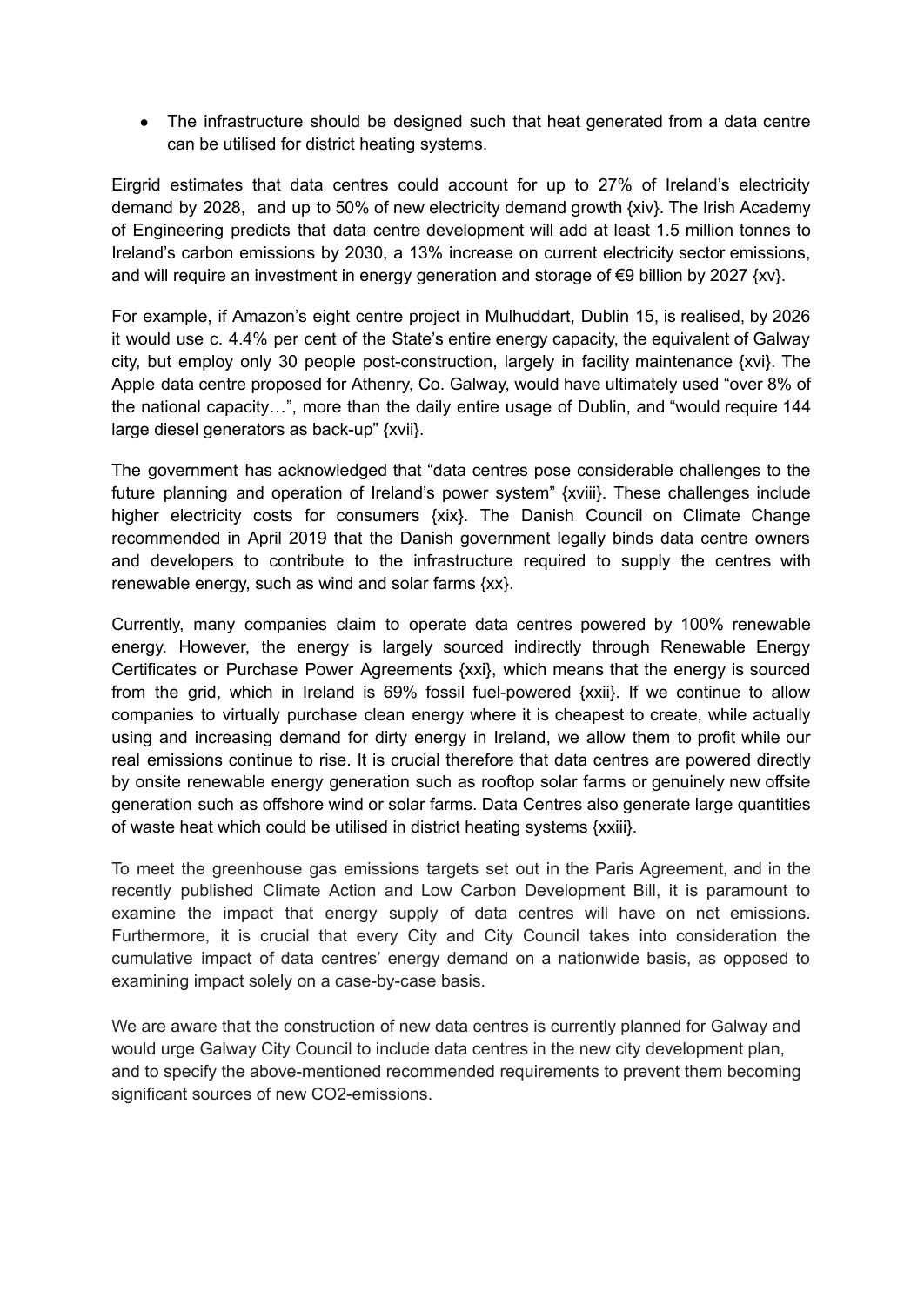# **3. Public Participation and People-led Policy**

## **Recommendations:**

- Outside the development of this plan, Galway City Council should lead annual local climate dialogues which serve to inform communities about the ongoing transition to a low carbon society and seek their opinions, ideas and consent.
- The Climate Action and Environment office, or equivalent, within the council must be adequately resourced, publicised and staffed. These offices should work closely with local communities to improve education and access to information around environmental issues, proactively engage in consultations and participatory processes which allow local people to have a say in the energy transition in their area.
- Wherever practically possible, participatory processes should be designed in a participatory way, with input from representatives of all groups who are expected to take part.
- Special outreach efforts must be made to include disadvantaged or marginalised groups in participatory processes. Those running participatory processes should keep a detailed record of the participation of marginalised groups and of best practices that serve to increase this participation.
- Support and establish community energy projects throughout the lifetime of the county development plan.

Throughout the lifetime of the Galway City Development Plan, Ireland's transition to a low carbon society is entering its most crucial decade. It's vital that it should be centred around providing people and communities with clean, affordable and reliable energy. The best way to do so is to ensure citizen participation at all levels and stages of the energy transition.

There are many different ways in which people can participate in governance, ranging from informing to consultation to partnership to citizen control, whereby community members control the process (Armstein, 1969) {xxiv}. While all of these methods of participation are useful and valid at different stages of policymaking, different forms of participation should be incorporated into major decisions (such as energy infrastructure projects) to create a thoroughly participative process; for example, informing and consulting at the stage of technical impact assessments. Ideally, there should be citizen participation in the design of the participatory process itself, for example through focus groups or workshops which feed directly into sub-national and national policymaking.

Community participation and ownership has proved important for public acceptance of the energy transition in countries where the transition is more advanced than in Ireland. For example, in Germany, 70% of the tax paid by wind turbine operators goes directly to the municipality where the turbines are based. In Denmark, taxes on energy go into funds to subsidise local initiatives for environmental improvement and community generation. Denmark also requires that local communities have a 20% share in onshore or near-shore wind turbines. Ownership measures like this are shown to increase community acceptance of energy transition infrastructure, and can take the form of individual shares in an energy project, community ownership of part of the infrastructure, or joint ventures between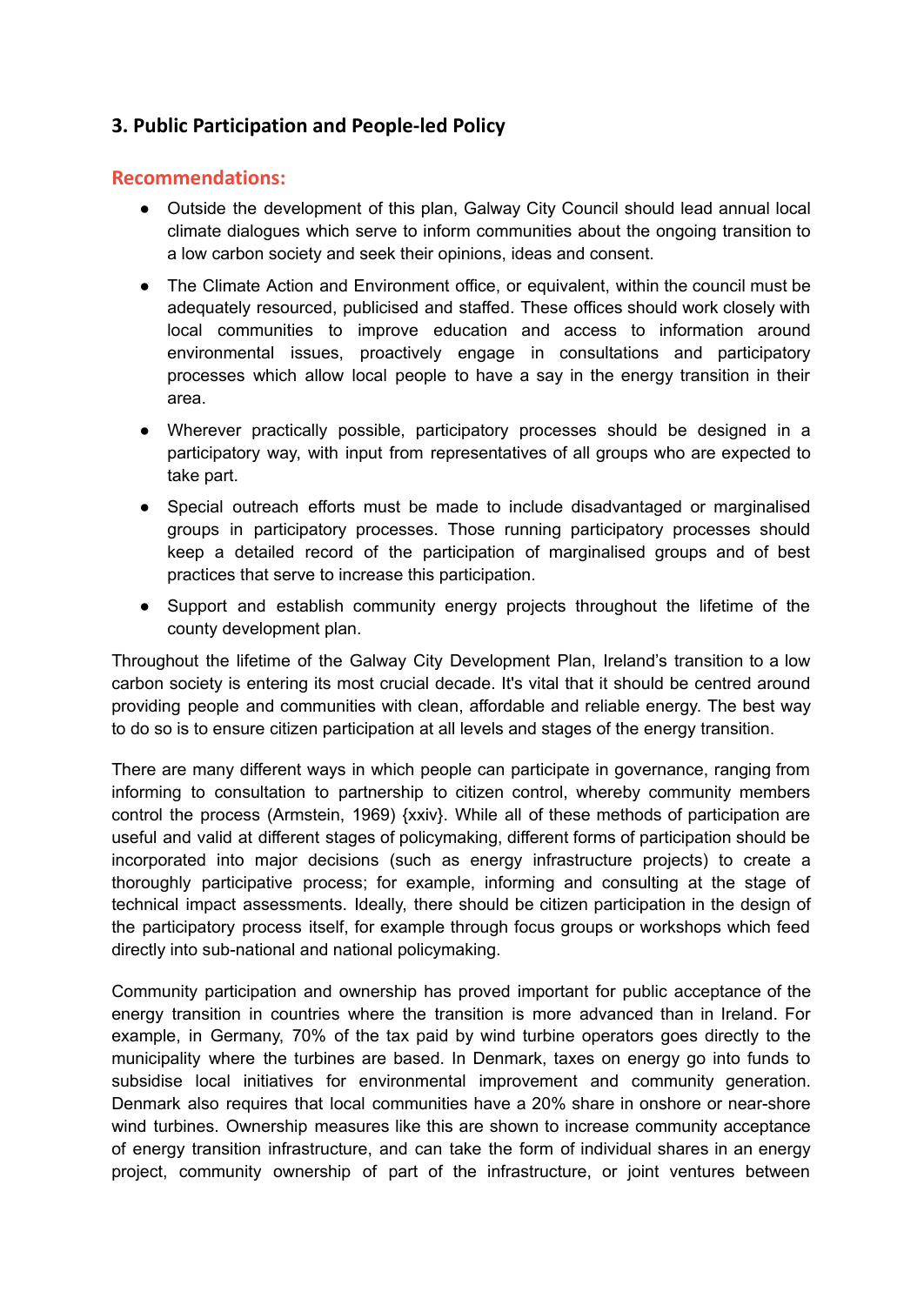communities and developers {xxv}. There are many renewable energy projects that, with the support of the Council, can be developed. Numerous renewable energy exemplar projects exist around Europe, such as the Edinburgh Community Solar Co-operative, which empowers the public to be part of the transition to a low carbon society {xxvi}.

We therefore welcome that Galway City Council have committed to the goals outlined in the Climate Action Plan in terms of micro-generation and community participation in renewable generation. We emphasise the importance of implementing such plans and making them a core aspect of Galway's climate and energy strategy, rather than small-scale projects.

**References**

Anderson, K and Broderick, J. (2017). "Natural Gas and Climate Change". Manchester:Tyndall Manchester. {i}

Hmiel, B., Petrenko, V.V., Dyonisius, M.N., Buizert, C., Smith, A.M., Place, P.F., Harth, C., Beaudette, R., Hua, Q., Yang, B. and Vimont, I., (2020). Preindustrial 14 CH 4 indicates greater anthropogenic fossil CH 4 emissions. *Nature*, *578*(7795), pp.409-412. {ii}

Borunda, A. (2021). *Natural gas is a much 'dirtier' energy source than we thought*. Science. [https://www.nationalgeographic.com/science/2020/02/super-potent-methane-in-atmosphere](https://www.nationalgeographic.com/science/2020/02/super-potent-methane-in-atmosphere-oil-gas-drilling-ice-cores/)[oil-gas-drilling-ice-cores/](https://www.nationalgeographic.com/science/2020/02/super-potent-methane-in-atmosphere-oil-gas-drilling-ice-cores/) {iii}

Smith, C. J., Forster, P. M., Allen, M., Fuglestvedt, J., Millar, R. J., Rogelj, J., & Zickfeld, K. (2019). Current fossil fuel infrastructure does not yet commit us to 1.5 C warming. *Nature communications*, *10*(1), 1-10. {iv}

U.S. Energy Information Administration. (2020). *Frequently Asked Questions (FAQs) - U.S. Energy Information Administration (EIA)*. Independent Statistics & Analysis – U.S. Energy Information Administration (EIA). <https://www.eia.gov/tools/faqs/faq.php?id=907&t=8> {v}

Food & Water Watch. (2019). *The Fracking Endgame – Locked Into Plastics, Pollution and Climate Chaos*.

[https://www.foodandwaterwatch.org/sites/default/files/rpt\\_1905\\_fracking-2019-web\\_2.pdf](https://www.foodandwaterwatch.org/sites/default/files/rpt_1905_fracking-2019-web_2.pdf) {vi}

Oireachtas. (2019). *Joint Committee on Climate Action debate - Wednesday, 9 Oct 2019*. Houses of the Oireachtas.

[https://www.oireachtas.ie/en/debates/debate/joint\\_committee\\_on\\_climate\\_action/2019-10-09](https://www.oireachtas.ie/en/debates/debate/joint_committee_on_climate_action/2019-10-09/2/) [/2/](https://www.oireachtas.ie/en/debates/debate/joint_committee_on_climate_action/2019-10-09/2/) [{vii}](https://www.oireachtas.ie/en/debates/debate/joint_committee_on_climate_action/2019-10-09/2/)

International Institute for Sustainable Development. (2017). *Zombie Energy: Climate benefits of ending subsidies to fossil fuel production*.

[https://www.iisd.org/sites/default/files/publications/zombie-energy-climate-benefits-ending-su](https://www.iisd.org/sites/default/files/publications/zombie-energy-climate-benefits-ending-subsidies-fossil-fuel-production.pdf) [bsidies-fossil-fuel-production.pdf](https://www.iisd.org/sites/default/files/publications/zombie-energy-climate-benefits-ending-subsidies-fossil-fuel-production.pdf) {viii}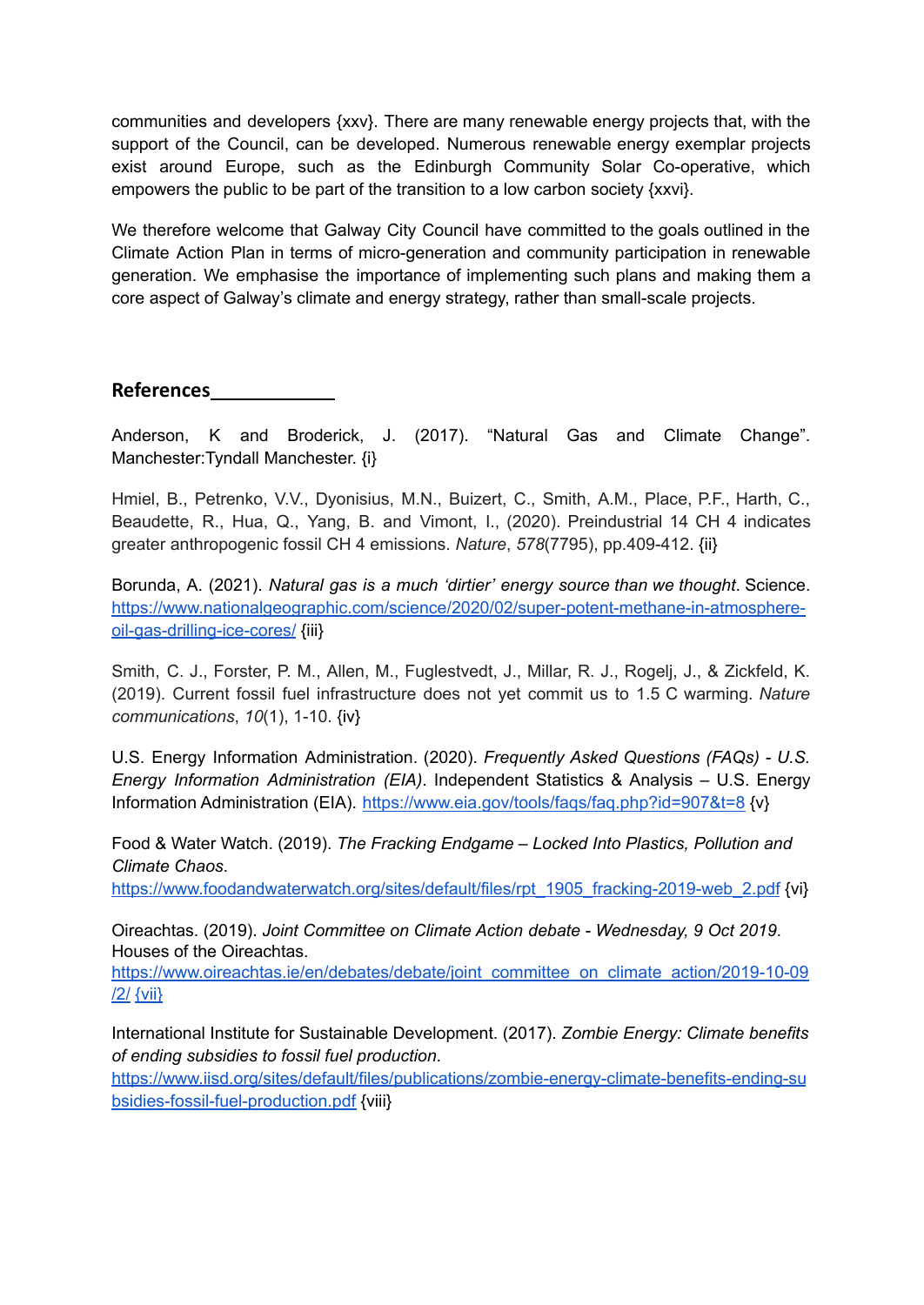Artelys. (2020). An updated analysis on gas supply security in the EU energy transition[.](https://www.artelys.com/wp-content/uploads/2020/01/Artelys-GasSecurityOfSupply-UpdatedAnalysis.pdf) [https://www.artelys.com/wp-content/uploads/2020/01/Artelys-GasSecurityOfSupply-Updated](https://www.artelys.com/wp-content/uploads/2020/01/Artelys-GasSecurityOfSupply-UpdatedAnalysis.pdf) [Analysis.pdf](https://www.artelys.com/wp-content/uploads/2020/01/Artelys-GasSecurityOfSupply-UpdatedAnalysis.pdf) {ix}

ENTSO-G. (2017). Union-Wide Security of Supply Simulation Report. Brussels:ENTSO-G. Available[:](https://www.entsog.eu/sites/default/files/entsog-migration/publications/sos/ENTSOG%20Union%20wide%20SoS%20simulation%20report_INV0262-171121.pdf)

[https://www.entsog.eu/sites/default/files/entsog-migration/publications/sos/ENTSOG%20Uni](https://www.entsog.eu/sites/default/files/entsog-migration/publications/sos/ENTSOG%20Union%20wide%20SoS%20simulation%20report_INV0262-171121.pdf) [on%20wide%20SoS%20simulation%20report\\_INV0262-171121.pdf](https://www.entsog.eu/sites/default/files/entsog-migration/publications/sos/ENTSOG%20Union%20wide%20SoS%20simulation%20report_INV0262-171121.pdf) {x}

Ervia. (2018). A Look at Irish Gas Market. Dublin: Ervia. Available: [https://www.gasnetworks.ie/corporate/company/our-network/irish-gas-market-overview/The-I](https://www.gasnetworks.ie/corporate/company/our-network/irish-gas-market-overview/The-Irish-Gas-Market-Overview.pdf) [rish-Gas-Market-Overview.pdf](https://www.gasnetworks.ie/corporate/company/our-network/irish-gas-market-overview/The-Irish-Gas-Market-Overview.pdf) (Accessed 17 Oct 2020) {xi}

Evans, S. (2019). Analysis: Half of UK's electricity to be renewable by 2025. *Carbon Brief*. Available: <https://www.carbonbrief.org/analysis-half-uks-electricity-to-be-renewable-by-2025> {xii}

Gaventa, J., Dufour, M, Bergamaschi, L. (2016). More security, lower cost: A smarter approach to gas infrastructure in Europe. Available: [https://www.e3g.org/publications/more-security-lower-cost-a-smarter-approach-to-gas-infrast](https://www.e3g.org/publications/more-security-lower-cost-a-smarter-approach-to-gas-infrastructure-in-europe/) [ructure-in-europe/](https://www.e3g.org/publications/more-security-lower-cost-a-smarter-approach-to-gas-infrastructure-in-europe/) [{xiii}](https://www.oireachtas.ie/en/debates/debate/joint_committee_on_climate_action/2019-10-09/2/)

Eirgrid. (2020). All Ireland Generation Capacity Statement. Dublin: Eirgrid. Available: [https://www.eirgridgroup.com/site-files/library/EirGrid/All-Island-Generation-Capacity-Statem](https://www.eirgridgroup.com/site-files/library/EirGrid/All-Island-Generation-Capacity-Statement-2020-2029.pdf) [ent-2020-2029.pdf](https://www.eirgridgroup.com/site-files/library/EirGrid/All-Island-Generation-Capacity-Statement-2020-2029.pdf) (Accessed 2021, May 16) [{xiv}](https://www.oireachtas.ie/en/debates/debate/joint_committee_on_climate_action/2019-10-09/2/)

Irish Academy of Engineering. (2019). Electricity Sector Investment for Data Centres in Ireland. Available: <http://iae.ie/wp-content/uploads/2019/08/Data-Centres-July-2019.pdf> (Accessed 2019, September 22) {xv}

Lillington, K. (2018). Net Results: Data centres need to power down their energy **requirements.** Available: [https://www.irishtimes.com/business/technology/net-results-data-centres-need-to-power-dow](https://www.irishtimes.com/business/technology/net-results-data-centres-need-to-power-down-theirenergy-requirements-1.3561745) [n-theirenergy-requirements-1.3561745](https://www.irishtimes.com/business/technology/net-results-data-centres-need-to-power-down-theirenergy-requirements-1.3561745) (Accessed 2019, September 22) {xvi}

Climate Home News. (2017). 'Tsunami of data' could consume one fifth of global electricity by 2025. Available:

[https://www.theguardian.com/environment/2017/dec/11/tsunami-of-data-could-consume-fifth](https://www.theguardian.com/environment/2017/dec/11/tsunami-of-data-could-consume-fifthglobal-electricity-by-2025) [global-electricity-by-2025](https://www.theguardian.com/environment/2017/dec/11/tsunami-of-data-could-consume-fifthglobal-electricity-by-2025) (Accessed 2019, September 22) {xvii}

Department of Business, Enterprise and Innovation. (2018). Government Statement on the Role of Data Centres in Ireland's Enterprise Strategy. Available: [https://enterprise.gov.ie/en/Publications/Publication-files/Government-Statement-Data-Centr](https://enterprise.gov.ie/en/Publications/Publication-files/Government-Statement-Data-Centres-Enterprise-Strategy.pdf) [es-Enterprise-Strategy.pdf](https://enterprise.gov.ie/en/Publications/Publication-files/Government-Statement-Data-Centres-Enterprise-Strategy.pdf) (Accessed 2019, September 22) {xviii}

Taylor, C. (2018). Data centre demand to lead to higher energy prices. Available: [https://www.irishtimes.com/business/energy-and-resources/data-centre-demand-to-lead-to-hi](https://www.irishtimes.com/business/energy-and-resources/data-centre-demand-to-lead-to-higher-energyprices-1.3581998) [gher-energyprices-1.3581998](https://www.irishtimes.com/business/energy-and-resources/data-centre-demand-to-lead-to-higher-energyprices-1.3581998) (Accessed 2019, September 22) {xix}